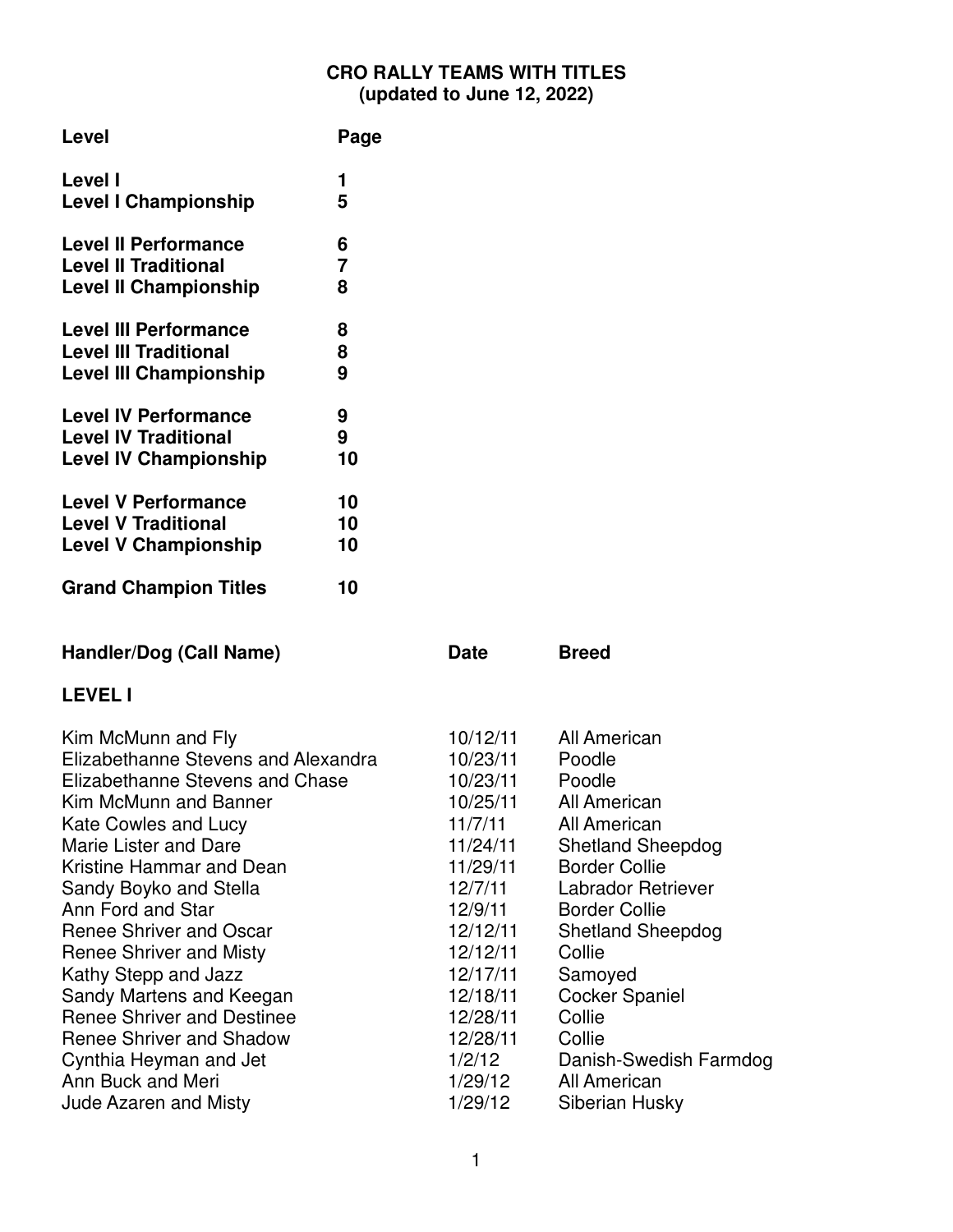| <b>Jude Azaren and Dusty</b>        | 1/29/12  | <b>Belgian Malinois</b>           |
|-------------------------------------|----------|-----------------------------------|
| Ann Buck and Boozer                 | 2/29/12  | All American                      |
| Rachel Jane Stintzcum and Frazier   | 5/4/12   | <b>Australian Shepherd</b>        |
| Sue Ailsby and Syn                  | 5/4/12   | Portuguese Water Dog              |
| Lynn Shrove and Lily                | 5/4/12   | Weimaraner                        |
| Susanna Sturgis and Travvy          | 5/11/12  | Alaskan Malamute                  |
| <b>Kate Cowles and Orbit</b>        | 5/11/12  | <b>Jack Russell Terrier</b>       |
| Mary A. Gilbreth and Piglet         | 6/30/12  | Carolina Dog (American Dingo)     |
| Linda Yechiel and Pepper            | 7/6/12   | <b>Miniature Poodle Mix</b>       |
| Kristine Hammar and Tessa           | 7/15/12  | <b>Border Collie</b>              |
| <b>Stephanie Peebles and Harley</b> | 8/5/12   | All American                      |
| <b>Kate Cowles and Desi</b>         | 9/2/12   | All American                      |
| Jenn McKay and Tara                 | 9/26/12  | Collie                            |
| Lisa Paul and Copper                | 9/26/12  | <b>Belgian Malinois</b>           |
| Lisa Paul and Penny                 | 9/26/12  | <b>Belgian Malinois</b>           |
| <b>Patricia Hinds and Grace</b>     | 10/10/12 | German Shepherd Dog               |
| <b>Casey Palmer and Savvy</b>       | 10/13/12 | <b>Border Collie</b>              |
| Adrienne J. Farricelli and Kaiser   | 10/16/12 | Rottweiler                        |
| <b>Catherine Bickley and Smudge</b> | 10/17/12 | Schapendoes                       |
| Linda Yechiel and Honey             | 11/1/12  | All Israeli                       |
| Debra Lynch and Coup'r              | 2/24/13  | Pembroke Welsh Corgi              |
| Cynthia Rockafellow and Joonie      | 3/6/13   | All American                      |
| Mark Flaherty and Tess              | 3/6/13   | Labrador Retriever                |
| Kim McMunn and Rascal               | 4/26/13  | Australian Kelpie                 |
| Linda Warn and Stirling             | 5/2/13   | <b>Scottish Terrier</b>           |
| Marsha Zepnick and Allie            | 5/2/13   | <b>Australian Shepherd</b>        |
| Mary A. Gilbreth and Geronimo       | 6/6/13   | All American                      |
| Valerie Casperite and Mia           | 7/20/13  | <b>German Shorthaired Pointer</b> |
| Kristine Hammar and Speedy          | 7/28/13  | <b>Border Collie</b>              |
| Mary A. Gilbreth and GingerPeach    | 8/2/13   | Golden Retriever                  |
| Vanessa Murray and Kirby            | 8/25/13  | Golden Retriever                  |
| Don Anderson and Copilot            | 9/3/13   | Dalmation                         |
| Gill Anderson and Specs             | 9/12/13  | Dalmation                         |
| Margaret Lynn Kloske and Gitmo      | 9/14/13  | CRO-I(2) 10/1/14<br>Havanese      |
| Lyn Witts and Millie                | 10/4/13  | Poodle (Mini)                     |
| Paula Martyn and Pippin             | 10/9/13  | Shoodle (Shih-tzuXPoodle)         |
| Lyn Witts and Pippa                 | 10/24/13 | Poodle (Mini)                     |
| Jane Barron and Rosa                | 10/24/13 | <b>Boxer</b>                      |
| <b>Tracy Riley and Bella</b>        | 12/27/13 | <b>Yellow Labrador Retriever</b>  |
| <b>Tracy Riley and Nikki</b>        | 12/27/13 | <b>Yellow Labrador Retriever</b>  |
| Karen Wylie and Kira                | 5/2/14   | Kooikerhondje                     |
| <b>Kate Cowles and Donny</b>        | 9/4/14   | All American                      |
| Deborah Grodecka and Hannah         | 9/12/14  | All American (Kelpie/GSD)         |
| Deborah Grodecka and Jackson        | 9/17/14  | German Shepherd Dog               |
| <b>Ruth Osman and Kelsey</b>        | 2/1/15   | Golden Retriever                  |
| Vanessa Murray and Dudley           | 2/1/15   | All American (Mini Golden Doodle) |
| Ingrid Schillebeeckx-Rice and Nola  | 2/19/15  | All American                      |
| Diana Eichfield and Ghost           | 3/9/15   | <b>Australian Shepherd</b>        |
| John W. Blankenship and Loki        | 3/9/15   | <b>Australian Shepherd</b>        |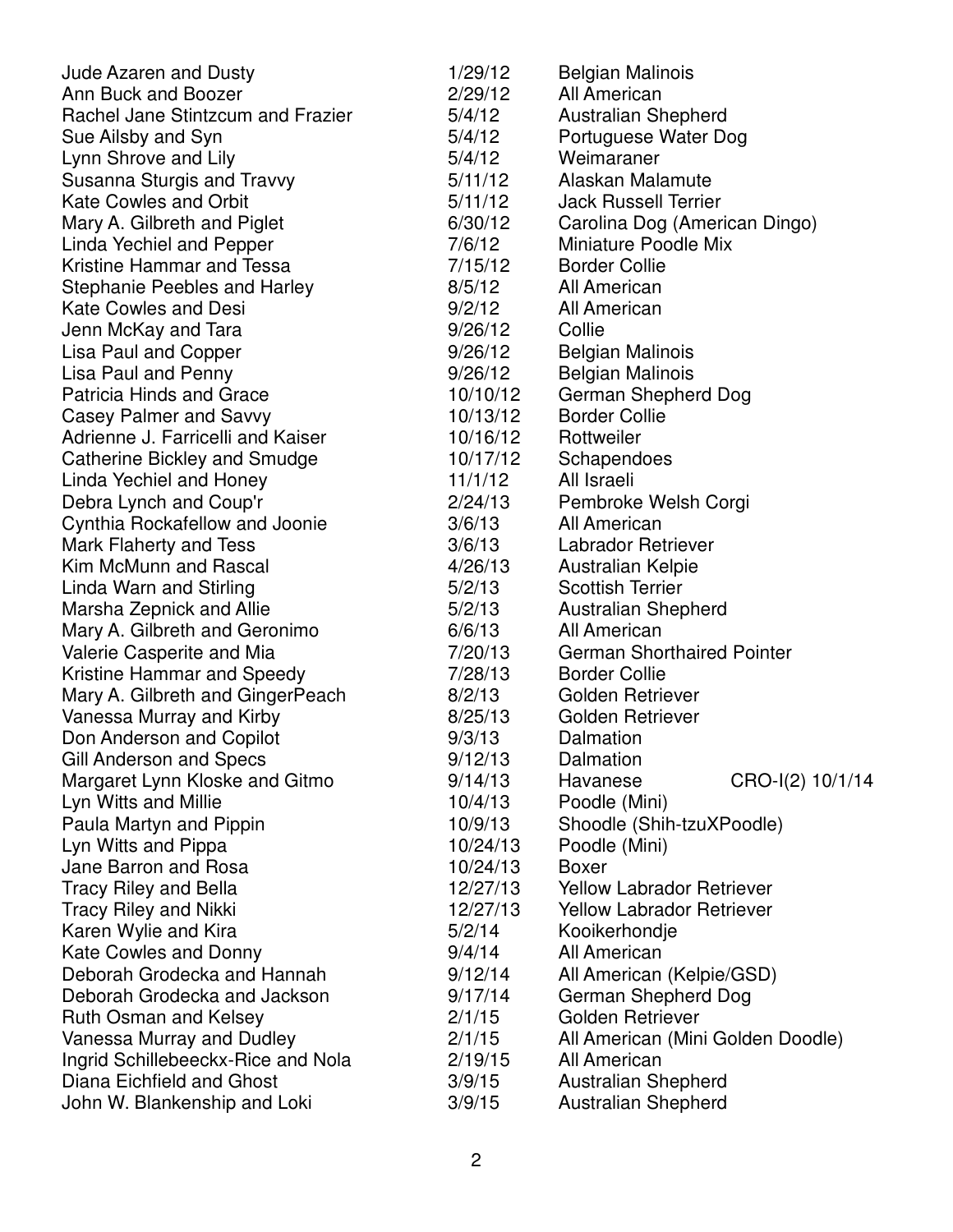| Donna Hill and Lucy                  | 7/27/15  | All Canadian                       |
|--------------------------------------|----------|------------------------------------|
| Donna Hill and Jessie                | 8/21/15  | All Canadian                       |
| Angela Silvestri and Vivid           | 9/12/15  | <b>Belgian Malinois</b>            |
| Tess Star and Layla                  | 9/13/15  | Australian Cattle Dog              |
| Karen Koch and Zoe                   | 10/7/15  | All American (Border Collie Mix)   |
| Meagan Price and Atlas               | 10/21/15 | Pembroke Welsh Corgi               |
| Celeste Wheeler and Lexi             | 10/21/15 | All American (Golden Doodle)       |
| Nancy MacDonald and Cheyenne         | 11/17/15 | Golden Retriever                   |
| Angela Silvestri and Flare           | 12/7/15  | <b>Belgian Malinois</b>            |
| Rosemary B. Elwell and Ilka (ILKA)   | 2/16/16  | All American                       |
| Sandra E. Goodstein and Ash          | 3/19/16  | <b>Australian Shepherd</b>         |
| Linda Warn and Berry                 | 3/27/16  | <b>Cairn Terrier</b>               |
| Sandra E. Goodstein and Neufe        | 4/23/16  | <b>Dutch Partridge</b>             |
| Nancy MacDonald and Hailey           | 5/24/16  | Golden Retriever                   |
| Lori Abiuso and Joey                 | 5/24/16  | <b>Border Collie</b>               |
| Renea L. Dahms and Sirius            | 6/2/16   | <b>Australian Shepherd</b>         |
| Juliana Goodwin and Ari              | 6/9/16   | German Shepherd Dog                |
| Karen Smith and Molly                | 6/16/16  | <b>Australian Shepherd</b>         |
| Sue Hamm and Tatrit                  | 6/16/16  | Azawakh                            |
| Sandra E. Goodstein and Ginger       | 6/18/16  | All American                       |
| Juliana Goodwin and Ari              | 6/19/16  | German Shepherd Dog                |
| Marsha Zepnick and Pepper            | 7/31/16  | Mini Australian Shepherd           |
| <b>Richard Rosen and Mabel</b>       | 10/1/16  | <b>Curly Coated Retriever</b>      |
| Jude DeBaun and Tynan                | 10/1/16  | Irish Wolfhound                    |
| Renee Shriver and Melody             | 10/1/16  | <b>Shetland Sheepdog</b>           |
| Ingrid Schillebeeckx-Rice and Indy   | 10/1/16  | All American                       |
| Caryl Darling and Morgan             | 10/14/16 | Nova Scotia Duck Tolling Retriever |
| <b>Heather Somers and Dansa</b>      | 10/14/16 | <b>Border Terrier</b>              |
| Anila Rondeau and Archie             | 10/14/16 | <b>Border Terrier</b>              |
| Lorraine von Trott and Alex          | 10/22/16 | <b>Shetland Sheepdog</b>           |
| Kathy McCoubrey and Wesley           | 10/31/16 | Dalmatian                          |
| Valerie Casperite and Lucy           | 12/28/16 | <b>German Shorthaired Pointer</b>  |
| Valerie Casperite and Seamus         | 1/3/17   | <b>German Shorthaired Pointer</b>  |
| Valerie Casperite and Annabelle      | 1/8/17   | <b>German Shorthaired Pointer</b>  |
| <b>Mandolina Moon and Briar-Rose</b> | 1/23/17  | <b>Australian Shepherd</b>         |
| Kathryn Kuhlen and Watson            | 3/2/17   | <b>Border Collie</b>               |
| Kathryn Kuhlen and Darwin            | 3/2/17   | <b>Border Collie</b>               |
| Ariel O'Brien and Woody              | 6/1717   | Dalmatian                          |
| Victoria Hackman and Marley          | 6/22/17  | Golden Retriever                   |
| Donna Brittain and Angel             | 6/29/17  | Smooth Coat Chihuahua              |
| Renea L. Dahms and Orion             | 8/19/17  | <b>Australian Shepherd</b>         |
| Ariel O'Brien and Apple              | 9/4/17   | Dalmatian                          |
| Lynette Thomas Curran and Holly      | 9/15/17  | German Shepherd Dog                |
| Mary A. Gilbreth and Chibi-chan      | 11/15/17 | All American (PomChi)              |
| Cati Foss and Lyra                   | 1/21/18  | <b>Shetland Sheepdog</b>           |
| Joan Olawski-Stiener and Rio         | 2/4/18   | <b>Belgian Tervuren</b>            |
| Dawn Peterson and Riddle             | 4/16/18  | All American                       |
| Chelsea Persall and Ozzy             | 4/22/18  | <b>Australian Shepherd</b>         |
| Chelsea Persall and Korbin           | 4/22/18  | <b>Australian Shepherd</b>         |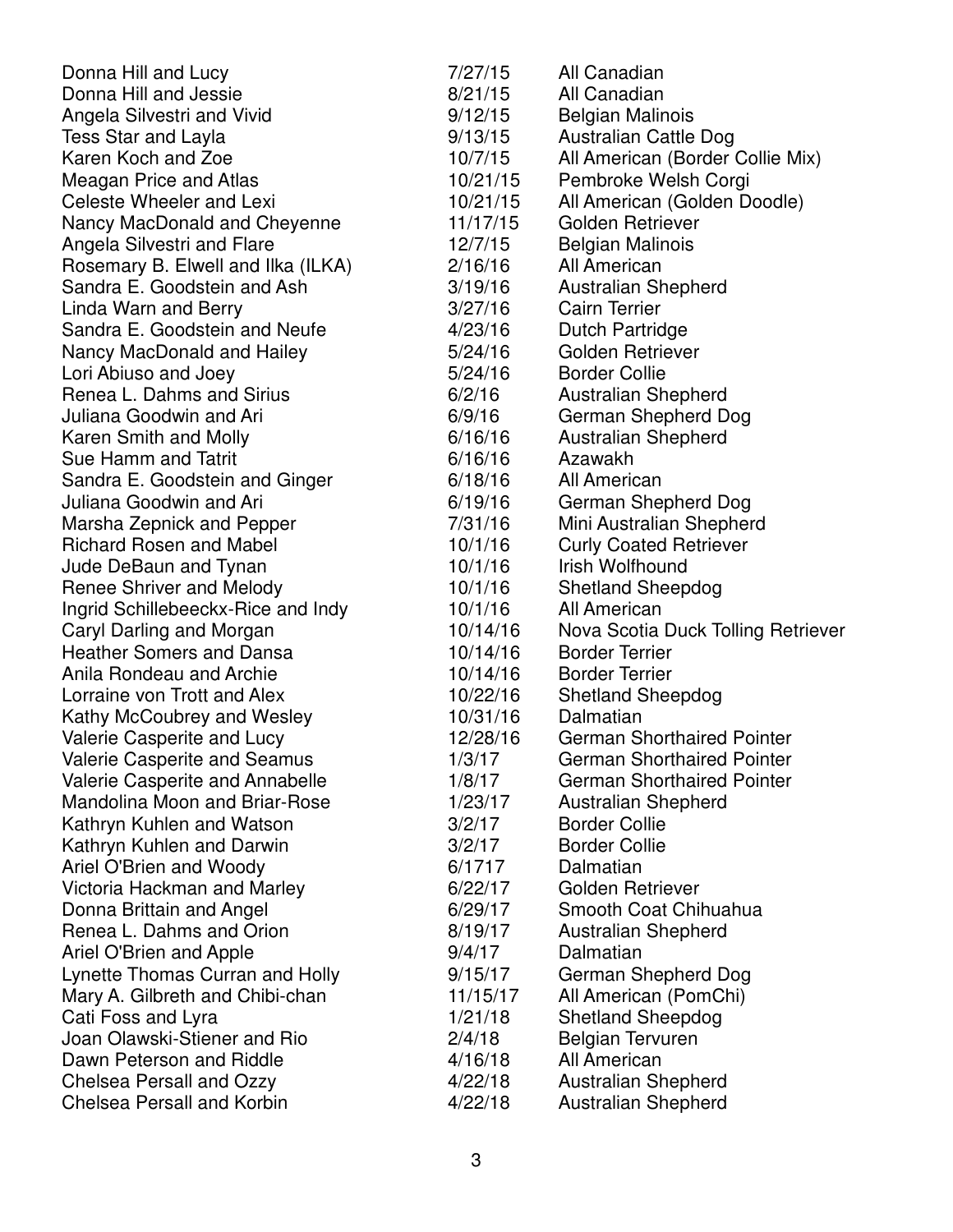| 6/29/18  | German Shepherd Dog                                                                                                                                                                                                                                                                                                            |
|----------|--------------------------------------------------------------------------------------------------------------------------------------------------------------------------------------------------------------------------------------------------------------------------------------------------------------------------------|
| 8/1/18   | Weimeraner                                                                                                                                                                                                                                                                                                                     |
| 8/1/18   | <b>Wire Fox Terrier</b>                                                                                                                                                                                                                                                                                                        |
| 8/6/18   | <b>Cocker Spaniel</b>                                                                                                                                                                                                                                                                                                          |
| 8/8/18   | Kuvasz                                                                                                                                                                                                                                                                                                                         |
| 10/27/18 | Alaskan Malamute                                                                                                                                                                                                                                                                                                               |
| 11/2/18  | Australian Shepherd                                                                                                                                                                                                                                                                                                            |
| 11/12/18 | Siberian Husky                                                                                                                                                                                                                                                                                                                 |
| 11/24/18 | American Staffordshire Terrier                                                                                                                                                                                                                                                                                                 |
| 11/24/18 | <b>Miniature Pinscher</b>                                                                                                                                                                                                                                                                                                      |
| 1/2/19   | All American                                                                                                                                                                                                                                                                                                                   |
| 1/2/19   | All American                                                                                                                                                                                                                                                                                                                   |
| 1/20/19  | <b>German Shorthaired Pointer</b>                                                                                                                                                                                                                                                                                              |
| 1/24/19  | All American                                                                                                                                                                                                                                                                                                                   |
| 1/26/19  | Golden Retriever                                                                                                                                                                                                                                                                                                               |
| 3/7/19   | Golden Retriever                                                                                                                                                                                                                                                                                                               |
| 3/10/19  | Golden Retriever                                                                                                                                                                                                                                                                                                               |
|          | All American (Border Collie Mix)                                                                                                                                                                                                                                                                                               |
|          | <b>Cocker Spaniel</b>                                                                                                                                                                                                                                                                                                          |
|          | German Shepherd Dog                                                                                                                                                                                                                                                                                                            |
|          | <b>Standard Poodle</b>                                                                                                                                                                                                                                                                                                         |
|          | Schipperke                                                                                                                                                                                                                                                                                                                     |
|          | Miniature American Shepherd                                                                                                                                                                                                                                                                                                    |
|          | All American (Pit Bull x Amer. Bulldog)                                                                                                                                                                                                                                                                                        |
|          | Portuguese Water Dog                                                                                                                                                                                                                                                                                                           |
|          | <b>Cocker Spaniel</b>                                                                                                                                                                                                                                                                                                          |
|          | <b>Cocker Spaniel</b>                                                                                                                                                                                                                                                                                                          |
|          | German Shepherd Dog                                                                                                                                                                                                                                                                                                            |
|          | Goldendoodle                                                                                                                                                                                                                                                                                                                   |
|          | Miniature American Shepherd                                                                                                                                                                                                                                                                                                    |
|          | <b>Australian Shepherd</b>                                                                                                                                                                                                                                                                                                     |
|          | All American                                                                                                                                                                                                                                                                                                                   |
|          | Shiloh Shepherd                                                                                                                                                                                                                                                                                                                |
|          | Pit Bull                                                                                                                                                                                                                                                                                                                       |
|          | All American                                                                                                                                                                                                                                                                                                                   |
|          | Miniature American Shepherd                                                                                                                                                                                                                                                                                                    |
| 4/9/20   | Doberman Pinscher                                                                                                                                                                                                                                                                                                              |
|          | <b>Shetland Sheepdog</b>                                                                                                                                                                                                                                                                                                       |
|          | All American                                                                                                                                                                                                                                                                                                                   |
|          | <b>Berger Blanc Suisse</b>                                                                                                                                                                                                                                                                                                     |
|          | <b>Australian Shepherd</b>                                                                                                                                                                                                                                                                                                     |
|          | <b>Russell Terrier</b>                                                                                                                                                                                                                                                                                                         |
|          | Golden Retriever                                                                                                                                                                                                                                                                                                               |
|          | Whippet                                                                                                                                                                                                                                                                                                                        |
|          | <b>Australian Shepherd</b>                                                                                                                                                                                                                                                                                                     |
|          | All American                                                                                                                                                                                                                                                                                                                   |
|          | All American                                                                                                                                                                                                                                                                                                                   |
|          | Whippet                                                                                                                                                                                                                                                                                                                        |
| 5/27/20  | <b>Shetland Sheepdog</b>                                                                                                                                                                                                                                                                                                       |
|          | 3/17/19<br>3/29/19<br>4/8/19<br>4/26/19<br>5/30/19<br>6/26/19<br>8/18/19<br>9/11/19<br>1/11/20<br>1/11/20<br>1/23/20<br>2/3/20<br>2/14/20<br>2/19/20<br>2/27/20<br>3/3/20<br>3/4/20<br>3/5/20<br>3/31/20<br>4/9/20<br>4/24/20<br>4/24/20<br>4/25/20<br>4/26/20<br>5/1/20<br>5/1/20<br>5/10/20<br>5/17/20<br>5/17/20<br>5/19/20 |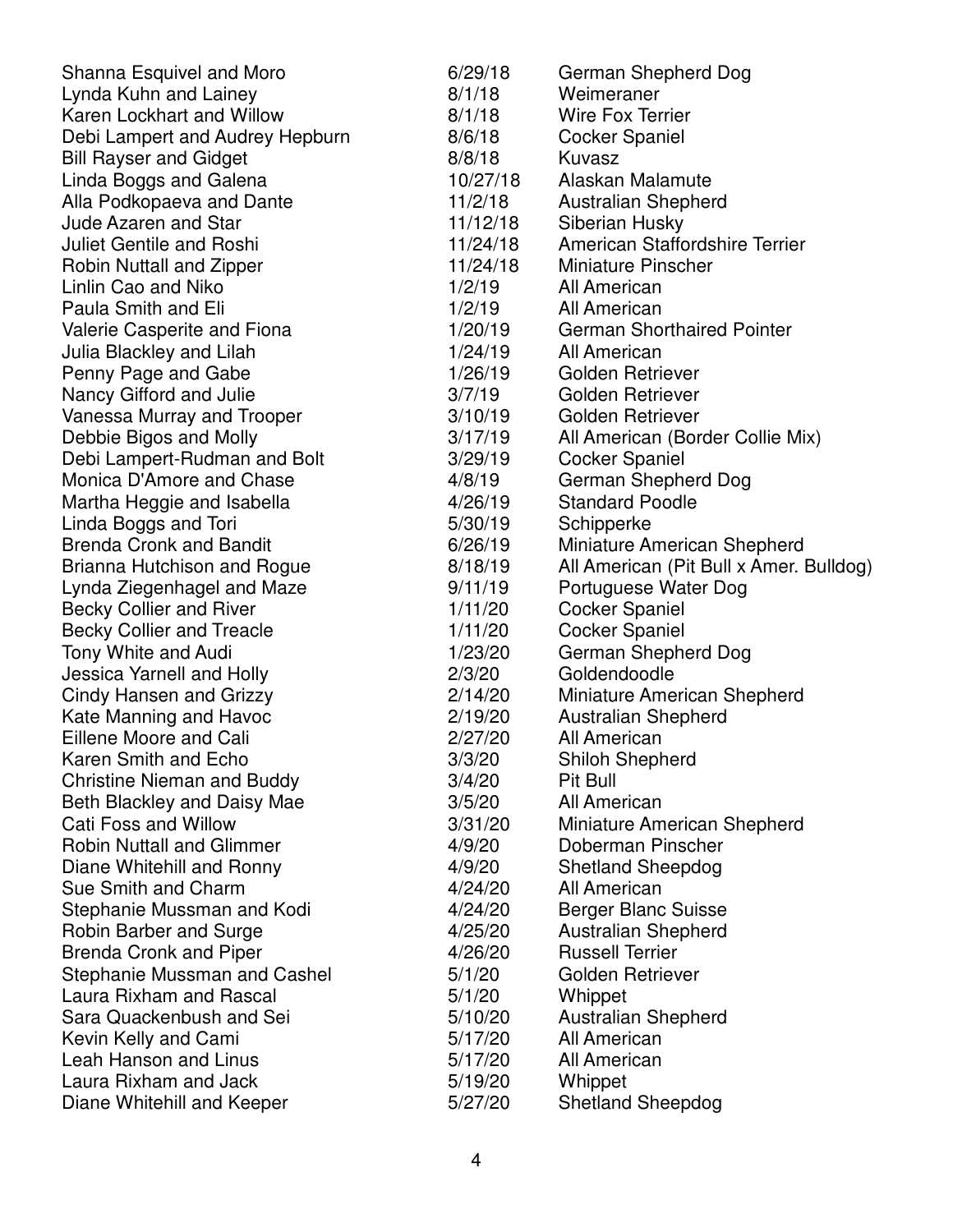| Pam Lesher and Liza                      | 6/2/20   | Portuguese Water Dog        |
|------------------------------------------|----------|-----------------------------|
| Megan Walker and Brenna                  | 6/9/20   | <b>English Shepherd</b>     |
| <b>Karen Smith and Atticus</b>           | 7/9/20   | <b>Shiloh Shepherd</b>      |
| Kathy Busam and Zeus                     | 7/21/20  | All American                |
| Karen Bailey Cooper and Bailey           | 8/13/20  | Miniature American Shepherd |
| Karen Bailey Cooper and Cupcake          | 8/13/20  | Miniature American Shepherd |
| Karen Bailey Cooper and Baker            | 8/13/20  | Miniature American Shepherd |
| Lori Taylor and Claire                   | 8/14/20  | Airedale Terrier            |
| Kathleen Mack and Duffy                  | 8/17/20  | <b>Australian Shepherd</b>  |
| Donna Brittain and Luke                  | 11/25/10 | Long Coat Chihuahua         |
| Kathie Raap and Jordie                   | 11/27/20 | <b>Border Collie</b>        |
| Monika Schmid and Shaniko                | 12/14/20 | <b>English Shepherd</b>     |
| Monika Schmid and Troy                   | 12/14/20 | <b>English Shepherd</b>     |
| Leah Hanson and Finn                     | 12/14/20 | All American                |
| Leah Hanson and Linus                    | 12/14/20 | All American                |
| <b>Sharon Sipple and Reese</b>           | 12/14/20 | Pekingese                   |
| Nicole L'Italien and Justice             | 5/4/21   | German Shepherd Dog         |
| Jane Huelsmeyer and Nike                 | 6/21/21  | <b>Brittany Spaniel</b>     |
| Lynnea Britton and Infinity              | 7/15/21  | <b>Shetland Sheepdog</b>    |
| Andrea Rogers and Max                    | 9/3/21   | All American (Labradoodle)  |
| <b>Jeff Landers and Duck</b>             | 9/3/21   | All American (Goldendoodle) |
| Nick and Cayce Marshall and Tootsie Roll | 10/6/21  | Pembroke Welsh Corgi        |
| Carol Madeheim and Emma                  | 10/10/21 | All American                |
| Carol Madeheim and Machito               | 11/18/21 | Chihuahua                   |
| Sarah Buckalew and Scout                 | 5/31/22  | Miniature American Shepherd |

# **LEVEL I (Championship) CRO-CH-LI**

| Kim McMunn and Fly<br><b>Jude Azaren and Dusty</b><br>Kim McMunn and Banner<br>Kristine Hammar and Tessa<br><b>Renee Shriver and Oscar</b><br>Lynn Kloske and Gitmo<br>Lynette Thomas Curran and Holly<br>Vanessa Murray and Kirby<br>Karen Lockhart and Willow<br>Debi Lampert-Rudman and Bolt<br>Nancy Gifford and Julie<br>Monica D'Amore and Chase<br>Vanessa Murray and Dudley<br>Stephanie Mussman and Kodi<br>Lynda Ziegenhagel and Maze<br><b>Brenda Cronk and Piper</b><br>Laura Rixham and Rascal | 12/21/12<br>6/13/14<br>10/1/16<br>10/1/16<br>10/1/16<br>10/6/16<br>3/17/19<br>3/29/19<br>6/11/19<br>7/18/19<br>7/1819<br>10/12/19<br>1/20/20<br>4/29/20<br>5/7/20<br>5/14/20<br>6/3/20 | All American<br><b>Belgian Malinois</b><br>All American<br><b>Border Collie</b><br><b>Shetland Sheepdog</b><br>Havanese<br>German Shepherd Dog<br>Golden Retriever<br><b>Wire Fox Terrier</b><br><b>Cocker Spaniel</b><br>Golden Retriever<br>German Shepherd Dog<br>All American (Mini Golden Doodle)<br><b>Berger Blanc Suisse</b><br>Portuguese Water Dog<br><b>Russell Terrier</b><br>Whippet |
|-------------------------------------------------------------------------------------------------------------------------------------------------------------------------------------------------------------------------------------------------------------------------------------------------------------------------------------------------------------------------------------------------------------------------------------------------------------------------------------------------------------|----------------------------------------------------------------------------------------------------------------------------------------------------------------------------------------|---------------------------------------------------------------------------------------------------------------------------------------------------------------------------------------------------------------------------------------------------------------------------------------------------------------------------------------------------------------------------------------------------|
| Laura Rixham and Jack                                                                                                                                                                                                                                                                                                                                                                                                                                                                                       | 8/17/20<br>12/14/20                                                                                                                                                                    | Whippet                                                                                                                                                                                                                                                                                                                                                                                           |
| Cati Foss and Lyra                                                                                                                                                                                                                                                                                                                                                                                                                                                                                          |                                                                                                                                                                                        | <b>Shetland Sheepdog</b>                                                                                                                                                                                                                                                                                                                                                                          |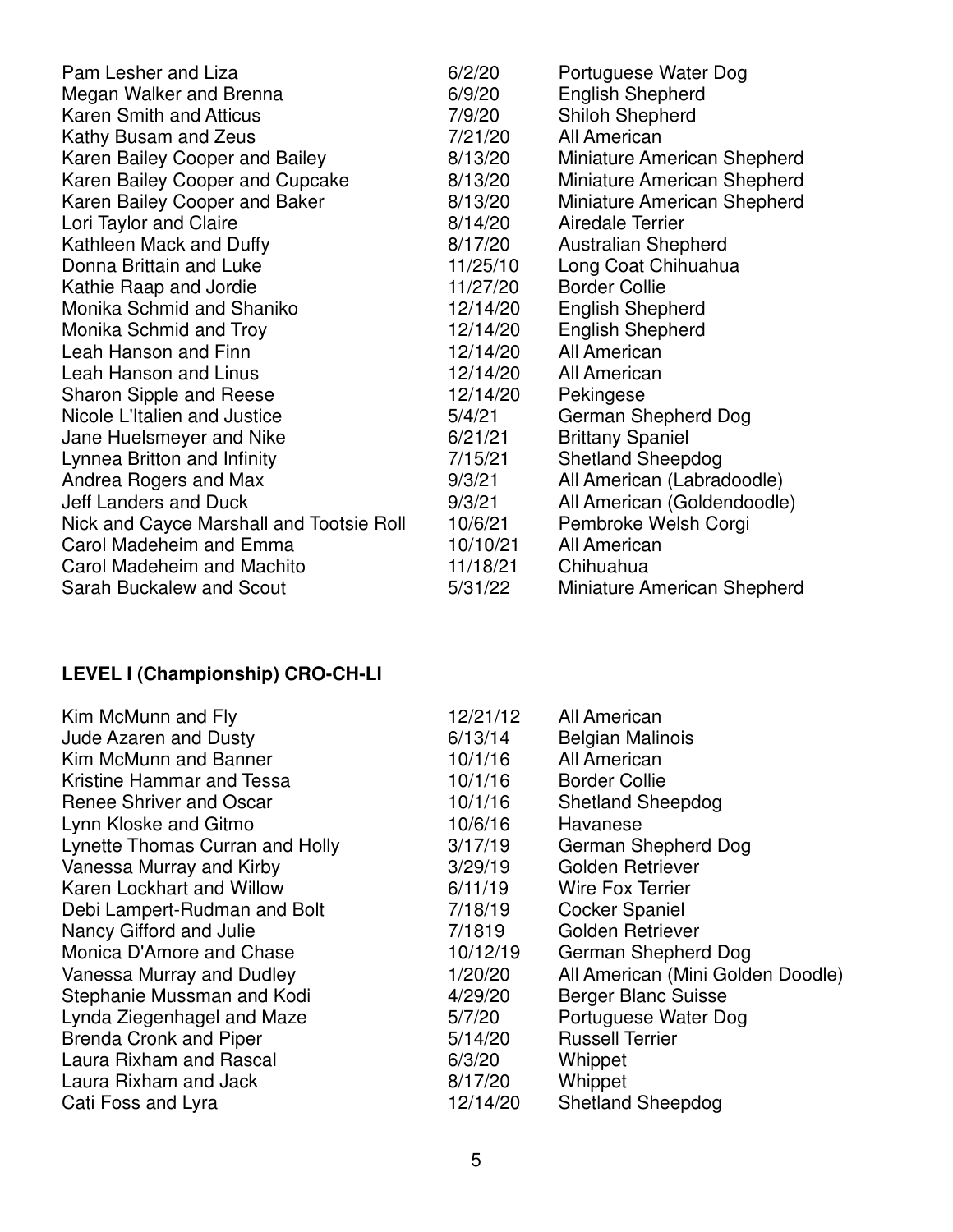## Megan Walker and Brenna 12/14/20 English Shepherd

## **LEVEL II (Performance)**

| Kim McMunn and Fly                  | 10/27/11 | P-CRO-II(2) 11/18/12<br>All American |
|-------------------------------------|----------|--------------------------------------|
| Kim McMunn and Banner               | 10/31/11 | All American                         |
| <b>Kate Cowles and Lucy</b>         | 11/23/11 | All American                         |
| Sandy Boyko and Stella              | 1/26/12  | Labrador Retriever                   |
| Susanna Sturgis and Travvy          | 4/15/12  | Alaskan Malamute                     |
| Kathy Stepp and Jazz                | 5/6/12   | Samoyed                              |
| Elizabethanne Stevens and Alexandra | 6/29/12  | Poodle                               |
| Elizabethanne Stevens and Chase     | 6/29/12  | Poodle                               |
| <b>Jude Azaren and Misty</b>        | 8/13/12  | Siberian Husky                       |
| <b>Jude Azaren and Dusty</b>        | 8/13/12  | <b>Belgian Malinois</b>              |
| Linda Yechiel and Pepper            | 9/13/12  | <b>Miniature Poodle Mix</b>          |
| Lisa Paul and Copper                | 12/5/12  | <b>Belgian Malinois</b>              |
| Lynn Shrove and Lily                | 2/21/13  | Weimaraner                           |
| Sue Ailsby and Syn                  | 3/13/13  | Portuguese Water Dog                 |
| Mary A. Gilbreth and Piglet         | 6/13/13  | Carolina Dog (American Dingo)        |
| Debra Lynch and Coup'r              | 6/17/13  | Pembroke Welsh Corgi                 |
| Linda Warn and Stirling             | 11/15/13 | <b>Scottish Terrier</b>              |
| Kristine Hammar and Dean            | 11/29/13 | <b>Border Collie</b>                 |
| Kristine Hammar and Tessa           | 12/5/13  | <b>Border Collie</b>                 |
| <b>Tracy Riley and Bella</b>        | 4/11/14  | <b>Yellow Labrador Retriever</b>     |
| <b>Tracy Riley and Nikki</b>        | 4/11/14  | <b>Yellow Labrador Retriever</b>     |
| Vanessa Murray and Kirby            | 8/18/14  | Golden Retriever                     |
| <b>Tess Star and Layla</b>          | 12/14/15 | Australian Cattle Dog                |
| <b>Kate Cowles and Donny</b>        | 1/7/15   | All American                         |
| Deborah Grodecka and Hannah         | 2/16/15  | All American (Kelpie/GSD)            |
| Donna Hill and Jessie               | 9/12/15  | All Canadian                         |
| Donna Hill and Lucy                 | 9/29/15  | All Canadian                         |
| Ingrid Schillebeeckx-Rice and Nola  | 10/1/16  | All American                         |
| Sandra E. Goodstein and Neufe       | 6/18/16  | <b>Dutch Partridge</b>               |
| Celeste Wheeler and Lexi            | 1/7/18   | All American (Golden Doodle)         |
| Joan Olawski-Stiener and Rio        | 6/24/18  | <b>Belgian Tervuren</b>              |
| <b>Jude Azaren and Star</b>         | 1/2/19   | Siberian Husky                       |
| Shanna Esquivel and Moro            | 6/18/19  | German Shepherd Dog                  |
| Vanessa Murray and Trooper          | 11/17/19 | Golden Retriever                     |
| Vanessa Murray and Dudley           | 11/18/19 | All American (Mini Golden Doodle)    |
| Martha Heggie and Isabella          | 12/20/19 | <b>Standard Poodle</b>               |
| <b>Brenda Cronk and Bandit</b>      | 4/25/20  | Miniature American Shepherd          |
| Stephanie Mussman and Kodi          | 5.9/20   | <b>Berger Blanc Suisse</b>           |
| Sue Smith and Charm                 | 5/9/20   | All American                         |
| Debbie Bigos and Molly              | 7/10/20  | All American (Border Collie Mix)     |
| Megan Walker and Brenna             | 3/1/21   | <b>English Shepherd</b>              |
| <b>Brenda Cronk and Piper</b>       | 3/2/21   | <b>Russell Terrier</b>               |
| Jeff Landers and Duck               | 6/3/22   | All American (Goldendoodle)          |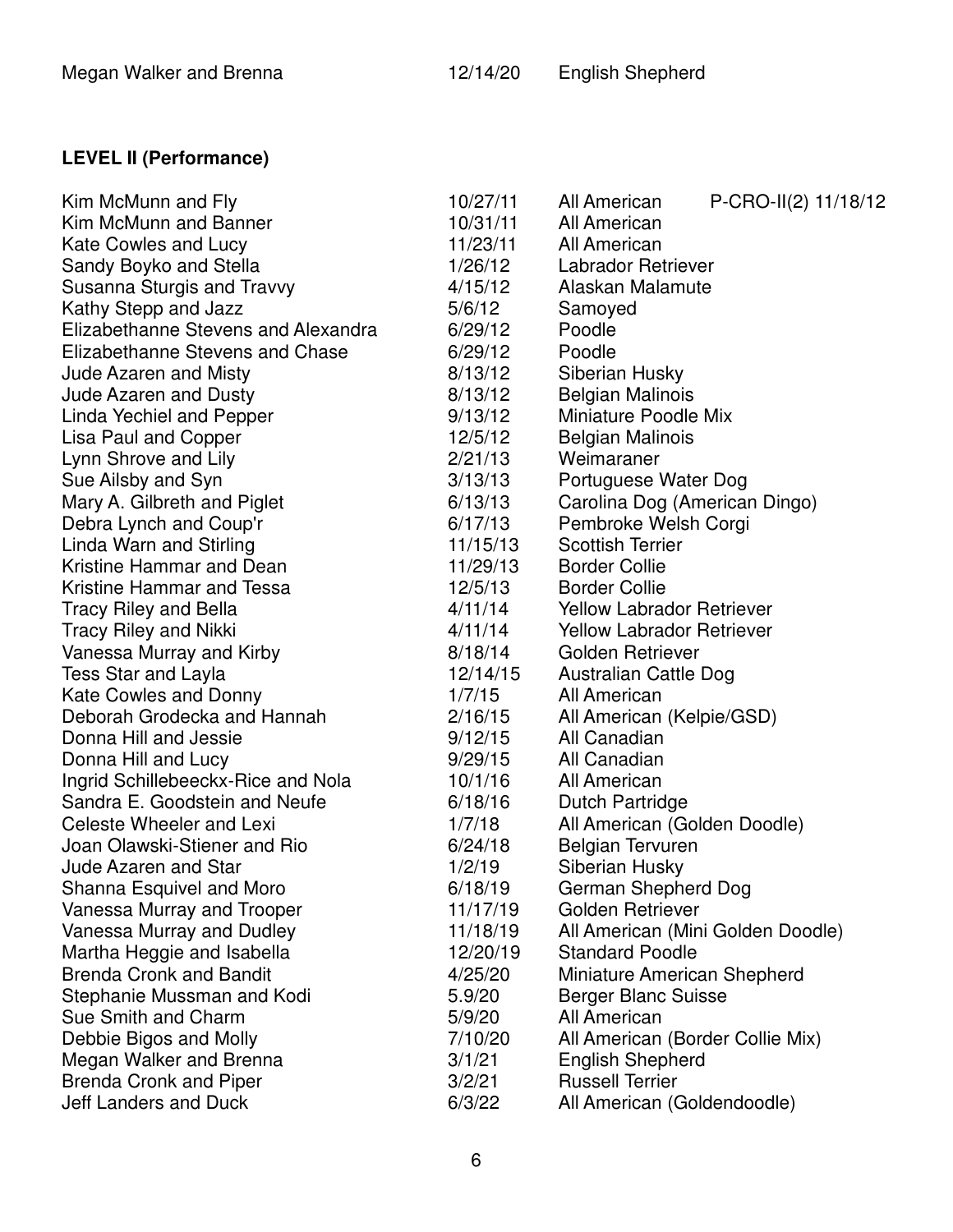# **LEVEL II (Traditional)**

| Kim McMunn and Fly               | 10/4/12  | T-CRO-II(2) 12/1/12<br>All American |
|----------------------------------|----------|-------------------------------------|
| <b>Kate Cowles and Orbit</b>     | 11/11/12 | <b>Jack Russell Terrier</b>         |
| Kim McMunn and Banner            | 11/18/12 | All American                        |
| Casey Palmer and Savvy           | 11/9/12  | <b>Border Collie</b>                |
| Lisa Paul and Copper             | 12/27/12 | <b>Belgian Malinois</b>             |
| Marsha Zepnick and Allie         | 7/23/13  | <b>Australian Shepherd</b>          |
| Mary A. Gilbreth and GingerPeach | 7/13/14  | Golden Retriever                    |
| Lisa Paul and Penny              | 9/7/14   | <b>Belgian Malinois</b>             |
| Ruth Osman and Kelsey            | 5/25/15  | Golden Retriever                    |
| Nancy MacDonald and Cheyenne     | 3/13/16  | Golden Retriever                    |
| Vanessa Murray and Dudley        | 3/27/16  | All American (Mini Golden Doodle)   |
| Nancy MacDonald and Hailey       | 10/1/16  | Golden Retriever                    |
| Angela Silvestri and Vivid       | 12/12/16 | <b>Belgian Malinois</b>             |
| Angela Silvestri and Flare       | 12/12/16 | <b>Belgian Malinois</b>             |
| Catherine Bickley and Smudge     | 1/2/17   | Schapendoes                         |
| Karen Smith and Molly            | 3/20/17  | <b>Australian Shepherd</b>          |
| Anila Rondeau and Archie         | 10/30/17 | <b>Border Terrier</b>               |
| Caryl Darling and Morgan         | 10/30/17 | Nova Scotia Duck Tolling Retriever  |
| <b>Heather Somers and Dansa</b>  | 10/30/17 | <b>Border Terrier</b>               |
| Joan Olawski-Stiener and Rio     | 6/7/18   | <b>Belgian Tervuren</b>             |
| Donna Brittain and Angel         | 10/28/18 | Smooth Coat Chihuahua               |
| Cati Foss and Lyra               | 1/1/19   | <b>Shetland Sheepdog</b>            |
| <b>Jude Azaren and Star</b>      | 1/26/19  | Siberian Husky                      |
| Valerie Casperite and Fiona      | 2/8/19   | <b>German Shorthaired Pointer</b>   |
| Karen Lockhart and Willow        | 2/22/19  | <b>Wire Fox Terrier</b>             |
| Lynda Kuhn and Lainey            | 3/15/19  | Weimeraner                          |
| <b>Jude Azaren and Dusty</b>     | 4/21/19  | <b>Belgian Malinois</b>             |
| Martha Heggie and Isabella       | 11/7/19  | <b>Standard Poodle</b>              |
| Penny Page and Gabe              | 2/5/20   | Golden Retriever                    |
| Julia Blackley and Lilah         | 2/13/20  | All American                        |
| <b>Brenda Cronk and Bandit</b>   | 4/13/20  | Miniature American Shepherd         |
| Renea L. Dahms and Sirius        | 4/14/20  | <b>Australian Shepherd</b>          |
| Robin Barber and Surge           | 4/29/20  | Australian Shepherd                 |
| <b>Becky Collier and River</b>   | 5/19/20  | <b>Cocker Spaniel</b>               |
| Laura Rixham and Rascal          | 5/21/20  | Whippet                             |
| Lynda Ziegenhagel and Maze       | 5/31/20  | Portuguese Water Dog                |
| Laura Rixham and Jack            | 6/3/20   | Whippet                             |
| Pam Lesher and Liza              | 6/7/20   | Portuguese Water Dog                |
| Lynette Thomas Curran and Holly  | 10/11/20 | German Shepherd Dog                 |
| Cati Foss and Willow             | 12/13/20 | Miniature American Shepherd         |
| <b>Sharon Sipple and Reese</b>   | 12/28/20 | Pekingese                           |
| Beth Blackley and Daisy Mae      | 4/9/21   | All American                        |
| Jane Huelsmeyer and Nike         | 1/13/22  | <b>Brittany Spaniel</b>             |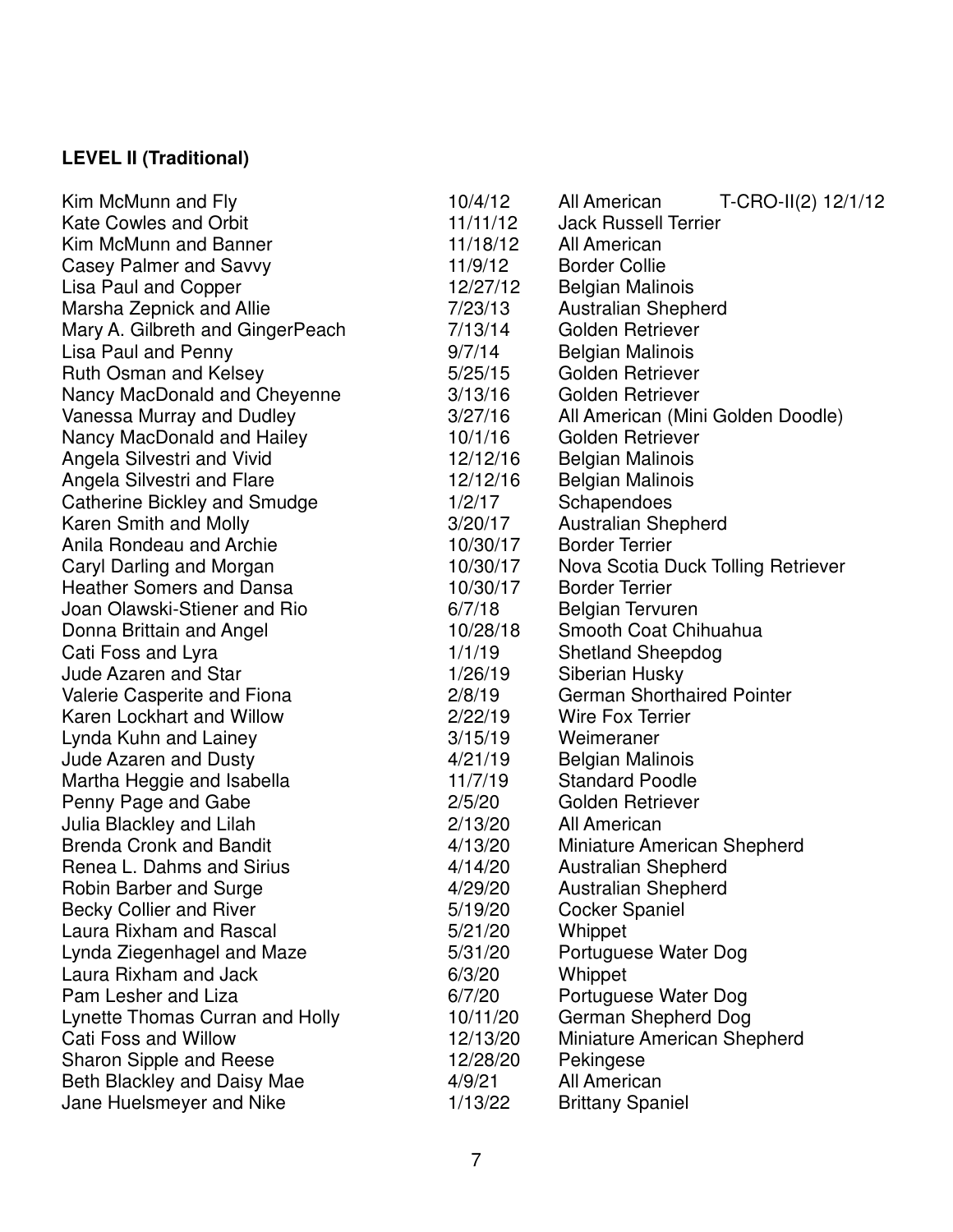### **LEVEL II (Championship - Performance) P-CRO-CH-LII**

| Vanessa Murray and Kirby   | 1/16/20  | Golden Retriever                  |
|----------------------------|----------|-----------------------------------|
| Vanessa Murray and Trooper | 5/25/21  | Golden Retriever                  |
| Vanessa Murray and Dudley  | 6/3/21   | All American (Mini Golden Doodle) |
| Megan Walker and Brenna    | 12/22/21 | English Shepherd                  |

## **LEVEL II (Championship - Traditional) T-CRO-CH-LII**

| Karen Lockhart and Willow | 7/21/19 | <b>Wire Fox Terrier</b> |
|---------------------------|---------|-------------------------|
|                           |         |                         |

### **LEVEL III (Performance)**

| Kim McMunn and Fly           | 12/7/11  | All American                         |
|------------------------------|----------|--------------------------------------|
| Kim McMunn and Banner        | 12/13/11 | All American                         |
| Kate Cowles and Lucy         | 12/17/11 | P-CRO-III(2) 5/29/12<br>All American |
| Sandy Boyko and Stella       | 2/21/12  | Labrador Retriever                   |
| Susanna Sturgis and Travvy   | 8/28/12  | Alaskan Malamute                     |
| <b>Jude Azaren and Misty</b> | 9/10/12  | Siberian Husky                       |
| <b>Jude Azaren and Dusty</b> | 9/10/12  | <b>Belgian Malinois</b>              |
| Kathy Stepp and Jazz         | 10/22/12 | Samoyed                              |
| Linda Yechiel and Pepper     | 11/7/12  | Miniature Poodle Mix                 |
| Mary A. Gilbreth and Piglet  | 6/29/13  | Carolina Dog (American Dingo)        |
| Debra Lynch and Coup'r       | 11/19/13 | Pembroke Welsh Corgi                 |
| <b>Tracy Riley and Bella</b> | 7/8/14   | <b>Yellow Labrador Retriever</b>     |
| <b>Tracy Riley and Nikki</b> | 7/8/14   | <b>Yellow Labrador Retriever</b>     |
| Vanessa Murray and Kirby     | 2/1/15   | Golden Retriever                     |
| Deborah Grodecka and Hannah  | 8/13/15  | All American (Kelpie/GSD)            |
| Tess Star and Layla          | 5/24/16  | Australian Cattle Dog                |
| <b>Jude Azaren and Star</b>  | 4/14/20  | Siberian Husky                       |
| Sue Smith and Charm          | 5/21/20  | All American                         |
| Martha Heggie and Isabella   | 5/28/20  | <b>Standard Poodle</b>               |
| Vanessa Murray and Dudley    | 12/6/20  | All American (Mini Golden Doodle)    |
| Vanessa Murray and Trooper   | 12/13/20 | Golden Retriever                     |
| Shanna Esquivel and Moro     | 7/1/21   | German Shepherd Dog                  |
|                              |          |                                      |

### **LEVEL III (Traditional)**

| Lisa Paul and Copper             | 1/6/13  | <b>Belgian Malinois</b>     |
|----------------------------------|---------|-----------------------------|
| Kate Cowles and Orbit            | 5/5/13  | <b>Jack Russell Terrier</b> |
| Marsha Zepnick and Allie         | 9/29/13 | <b>Australian Shepherd</b>  |
| Mary A. Gilbreth and GingerPeach | 8/16/14 | <b>Golden Retriever</b>     |
| <b>Ruth Osman and Kelsey</b>     | 3/27/16 | <b>Golden Retriever</b>     |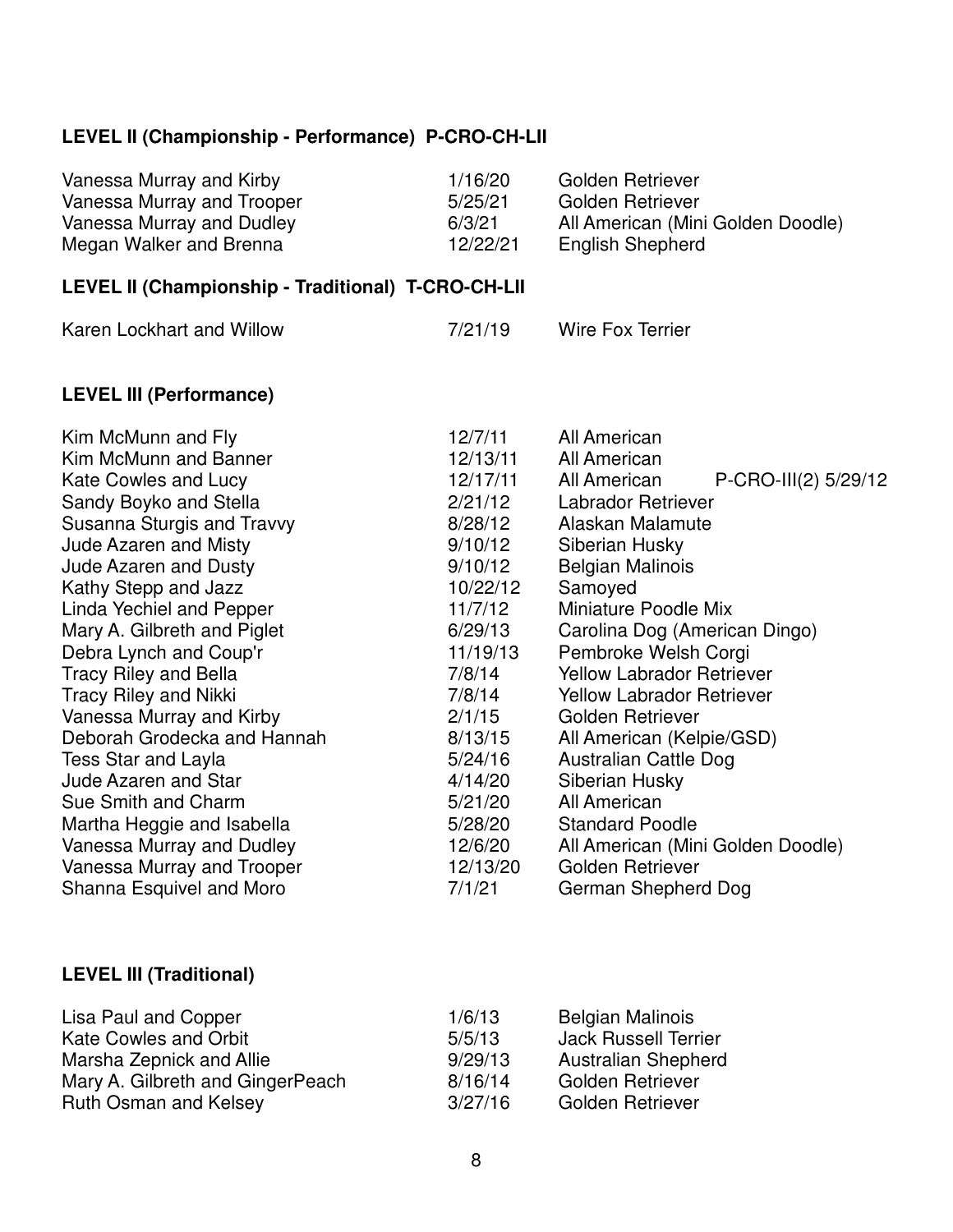| Nancy MacDonald and Cheyenne   | 5/31/16  | <b>Golden Retriever</b>     |
|--------------------------------|----------|-----------------------------|
| Nancy MacDonald and Hailey     | 12.2/16  | Golden Retriever            |
| Cati Foss and Lyra             | 2/10/19  | <b>Shetland Sheepdog</b>    |
| Karen Lockhart and Willow      | 3/5/19   | <b>Wire Fox Terrier</b>     |
| <b>Jude Azaren and Dusty</b>   | 10/17/19 | <b>Belgian Malinois</b>     |
| <b>Jude Azaren and Star</b>    | 2/5/20   | Siberian Husky              |
| Lynda Kuhn and Lainey          | 3/20/20  | Weimeraner                  |
| <b>Brenda Cronk and Bandit</b> | 4/28/20  | Miniature American Shepherd |
| Martha Heggie and Isabella     | 5/12/20  | <b>Standard Poodle</b>      |
| Lynda Ziegenhagel and Maze     | 6/16/20  | Portuguese Water Dog        |
| Karen Smith and Molly          | 7/9/20   | <b>Australian Shepherd</b>  |
| Pam Lesher and Liza            | 7/24/20  | Portuguese Water Dog        |
| Laura Rixham and Rascal        | 8/13/20  | Whippet                     |
| Sharon Sipple and Reese        | 2/10/21  | Pekingese                   |
| Julia Blackley and Lilah       | 4/6/21   | All American                |
| Penny Page and Gabe            | 6/7/21   | Golden Retriever            |
| <b>Addi Foss and Willow</b>    | 12/26/21 | Miniature American Shepherd |
| Donna Brittain and Angel       | 12/29/21 | Smooth Coat Chihuahua       |

### **LEVEL III (Championship – Performance) P-CRO-CH-LIII**

| Vanessa Murray and Kirby   | 6/26/20 | Golden Retriever                  |
|----------------------------|---------|-----------------------------------|
| Vanessa Murray and Trooper | 8/27/21 | Golden Retriever                  |
| Vanessa Murray and Dudley  | 9/13/21 | All American (Mini Golden Doodle) |

**LEVEL III (Championship – Traditional) T-CRO-CH-LIII**

### **LEVEL IV (Performance)**

| Kim McMunn and Fly            | 1/23/12  | All American                  |
|-------------------------------|----------|-------------------------------|
| Kate Cowles and Lucy          | 2/4/12   | All American                  |
| Kim McMunn and Banner         | 2/11/12  | All American                  |
| Sandy Boyko and Stella        | 3/30/12  | Labrador Retriever            |
| <b>Jude Azaren and Misty</b>  | 1/1/13   | Siberian Husky                |
| Susanna Sturgis and Travvy    | 2/4/13   | Alaskan Malamute              |
| Mary A. Gilbreth and Piglet   | 7/14/14  | Carolina Dog (American Dingo) |
| Vanessa Murray and Kirby      | 3/31/16  | Golden Retriever              |
| <b>Jude Azaren and Dusty</b>  | 11/10/18 | <b>Belgian Malinois</b>       |
| Sue Smith and Charm           | 6/8/20   | All American                  |
| Shanna Esquivel and Moro      | 5/31/22  | German Shepherd Dog           |
|                               |          |                               |
| <b>LEVEL IV (Traditional)</b> |          |                               |
|                               |          |                               |

| Lisa Paul and Copper      | 1/9/13   | <b>Belgian Malinois</b> |
|---------------------------|----------|-------------------------|
| Karen Lockhart and Willow | 5/23/19  | Wire Fox Terrier        |
| Jude Azaren and Dusty     | 11/18/19 | <b>Belgian Malinois</b> |